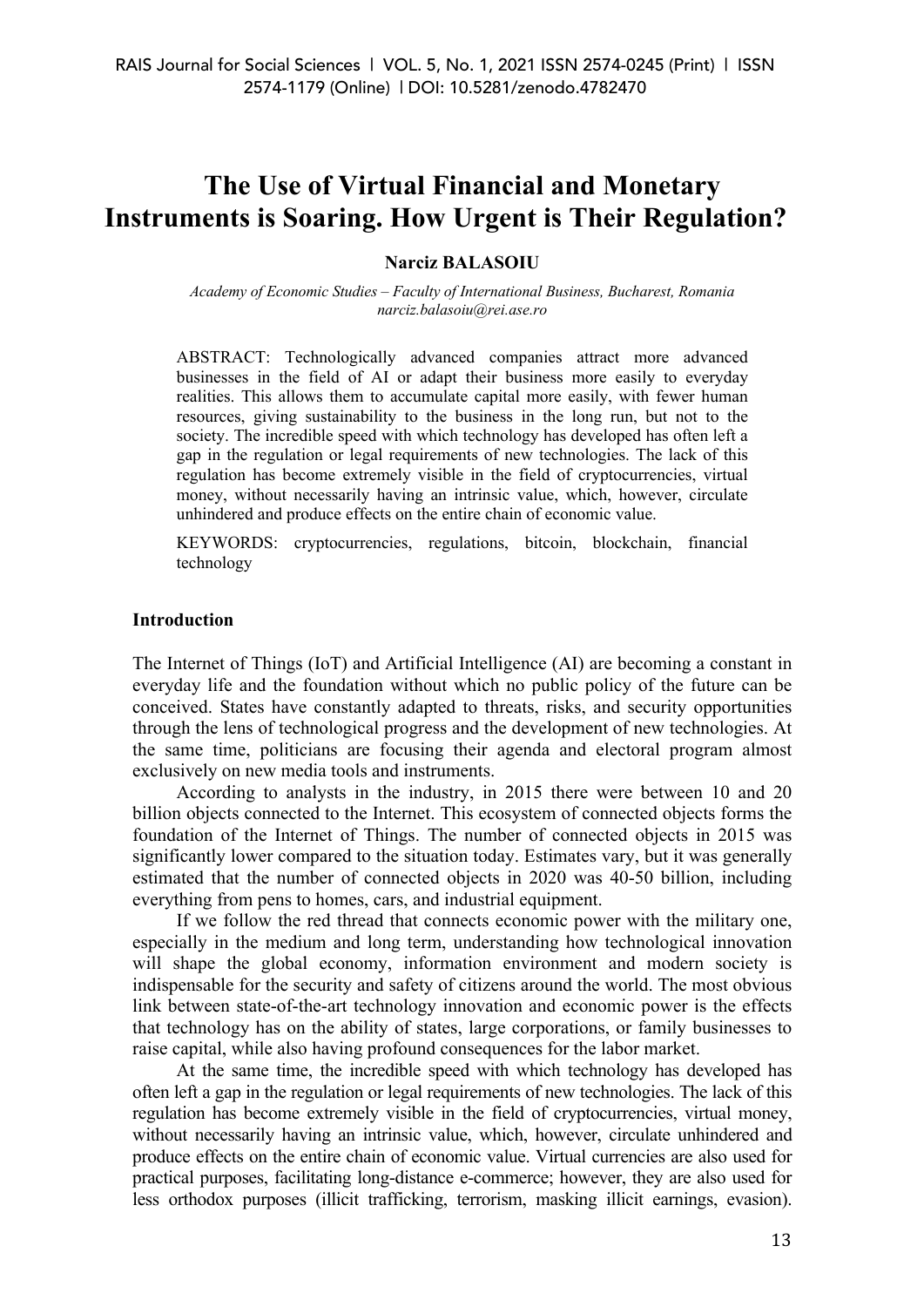North Korea has taken full advantage of the lax regulations and by using them the Pyongyang government has been able to secure luxury goods that it should not have had access to because of Western economic sanctions.

# **What are cryptocurrencies? Can they be regulated?**

Revolut became in 2019 the most important start-up of Great Britain. Founded in 2015 in a British start-up incubator, Revolut sells a product from the world of "fintech" (financial technology). Fintech is the crucible of technologies and innovations that aim to compete with traditional financial methods in the delivery of financial services. The purpose of the fintech industry is to use technology to improve financial activities.

Revolut is a virtual card, practically a mobile application that allows you to trade in about 150 currencies, transfer money to almost all countries of the world or make recurring payments without any commission. From 2015 to date, the application has accumulated over 15 million users and 550 million transactions worth over 70 billion pounds.

What has the Revolut added to the world of financial banking services? The integration of virtual currency transactions, unregulated, as part of basic services available to credit/debit card (card) owners. There is therefore no clear delimitation between the classic money, even if it is present only in a bank account, and cryptocurrencies. Revolut became a virtual bank that offers you debit, savings, and cryptocurrency accounts, which you can use simultaneously in different situations, without having access to your personal card and other personal data in addition to what you voluntarily shared to the app.

Revolut offers the possibility to trade in 5 virtual currencies considered the most used and the most secure. Cryptocurrencies are decentralized, peer-to-peer/P2P payment technologies that allow counterparts to exchange financial assets without any legal regulation or other intermediaries. Due to the lack of legal regulations and the fact they are difficult to track by authorities, virtual currencies have become a favorite tool for cybercriminals in their attempt to bypass the conventional financial-banking system.

However, the virtual currency market is extremely volatile. While in January 2019, it reached an impressive amount of 800 million dollars, in August it reached 200 million, while in April 2021 has exceeded 2 trillion dollars.



Figure 1. Bitcoin price from October 2013 to April 21, 2021(in U.S. dollars)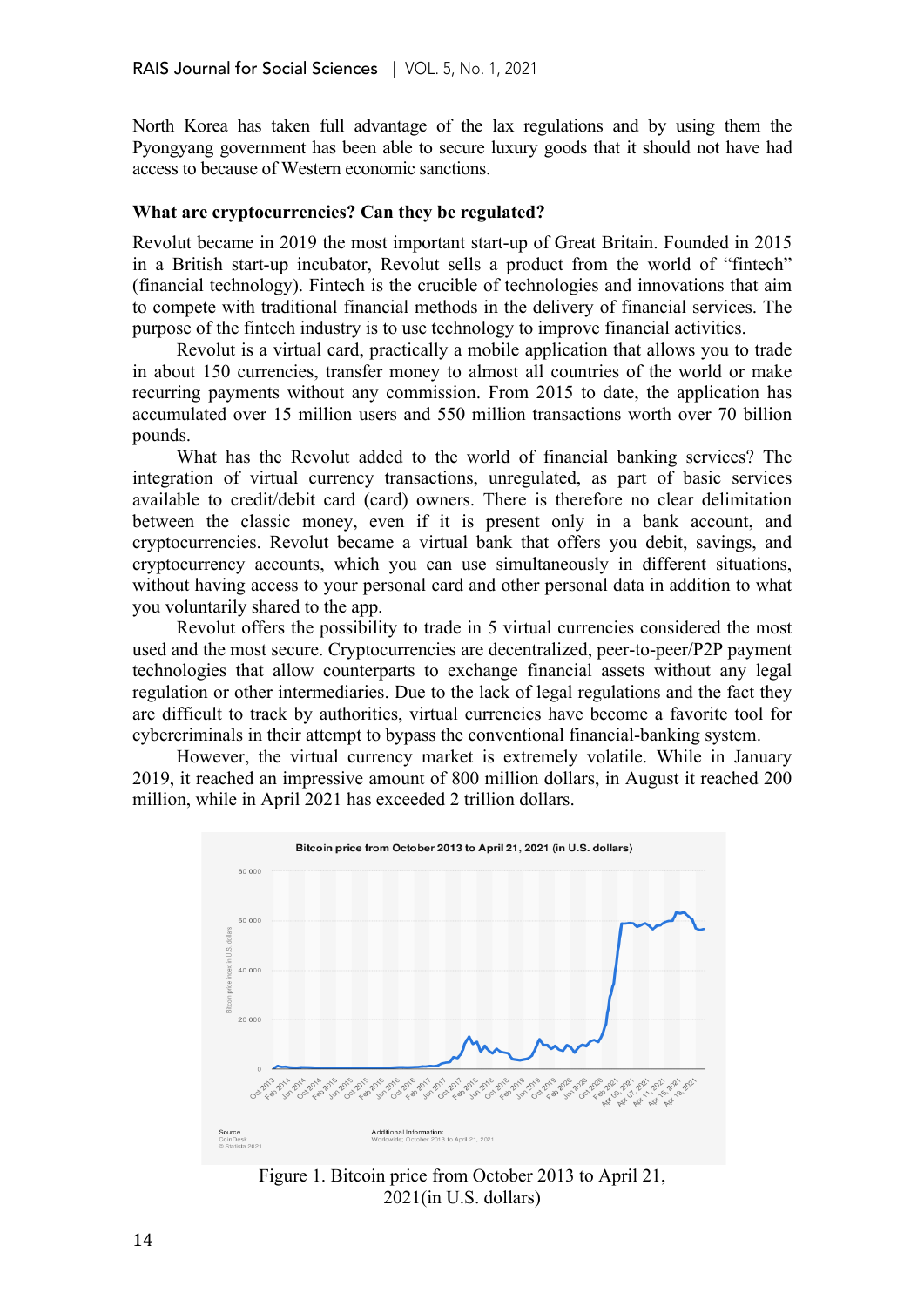## BALASOIU: *The Use of Virtual Financial and Monetary Instruments is Soaring*

The volatility of cryptocurrency markets is given by the number of transactions and the most efficient possibility of securing and tracking them, aspects that have become easier lately by using blockchain technology. In short, the concept of blockchain represents a distributed database that maintains a dynamic list of records. The association with other concepts such as transactions, smart contracts, or cryptocurrencies, makes the concept itself more difficult to understand.

A blockchain is a chain of interconnected blocks, each node containing the hash key of the previous node, except for the first block called genesis. Normally, the structure of a block consists of two main components: a header and a body. The header includes the current version of the block, the hash key of the previous block, the hash key of the current block, a time signature, a counter, and target bits, and the body consists of transactions.

There is also the "dark web" tool that facilitates the provision of "crime-as-aservice" (CaaS), i.e. the activity through which criminals provide their know-how and technical support to other criminals. Cybercriminals rely on CaaS to provide malware and hacking services to other criminals.

There are states where these activities are regulated in one way or another. However, the regulations differ substantially, including among the Member States of the European Union, which deal with cryptocurrencies in extremely different ways, ranging from indifference to unrealistic regulations. Some classify virtual currencies as a unit of account similar with classical currencies, while others completely reject the idea that they can be used as monetary/financial instruments. Concerning the exchange of currencies and "virtual wallet" services such as Revolut, the majority of the public opinion leans towards them being required to have an operating license after meeting strict criteria.

The crypto market has major potential as classical financial systems lose their attractiveness. In the same way, it becomes even easier to use these modern means for illicit operations such as money laundering or financing terrorism. The protection of traditional consumers must take on new standards as normal transactions become an exception to the rule. At the same time, virtual currency transactions will be able to bring considerable income to states if they are taxed.

In the future, at the heart of all these concerns, will be blockchain technology. Considered the great revelation of the Davos Forum, the technology has shifted from internet financial and banking services to services related to the supply chain of large corporations, car and equipment production, or shipping. The blockchain virtually eliminates the middleman and is based on maintaining a decentralized database, which many engineers have called a "decentralization of trust."

Basically, instead of a "central repository," a registry within an institution that stores information, it is saved simultaneously in a large number of computers. This entails at least two major advantages. The first is that the reporting in such a register cannot be falsified or manipulated because the distortion of the information would be revealed when the register on another computer is questioned. This means reporting is based on trust because this decentralized register encourages participants to report transactions in an honest way so that in the end the blockchain corresponds exactly.

At the same time, the control of such databases is quite cumbersome, which leads to an increase in complexity and costs. It is estimated that the entire industry uses about 0.17% of the world's electricity, more than what 161 countries in the world use individually. That's why, lately, verification is done through nodes, called "allowed networks" that concentrate a greater amount of information and make verification easier. This combines the advantages of the centralized approach with the decentralized one in keeping track of data.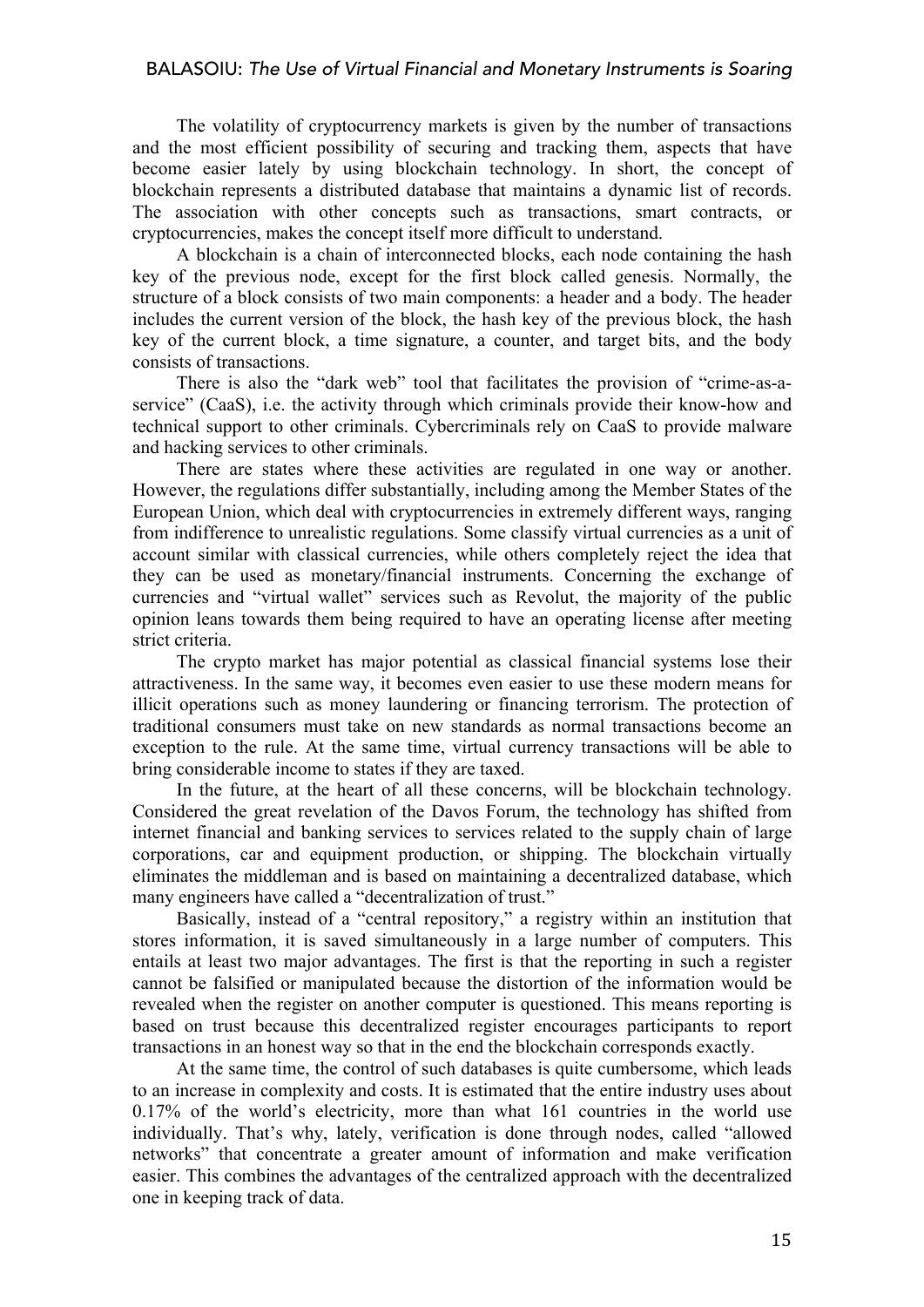Last but not least, crypto-assets should be divided, in principle, into the value of something virtual, non-existent, or the value of something tangible that is to be validated by an institution. The distinction has considerable implications for initial regulations and subsequent supervision.

The value of cryptocurrencies will be influenced in the future by both the lack of resources to support them and by their ability to create a network of users. By comparison, the "virtual wallet" or ICO technologies can be likened to a representation of assets controlled by a "cryptographic key." Their appeal will stem from the low transaction costs and accessibility of transactions. This means greater access to funding with smaller transaction costs.

## **Cryptocurrency volatility and market elasticity**

The pressing problem with today's cryptocurrencies is the difficulty of stabilizing them. The capitalization of the crypto market reached its peak in 2018, amounting to 836 billion dollars on January 7, 2019. After that date, it decreased considerably and gradually, reaching a value of 207 billion on August 16 (2019). Most crypto assets are held by cryptocurrencies, bitcoin in particular. But bitcoin is a virtual currency with extreme volatility, losing hundreds of dollars overnight and thus becoming highly speculative. The share of cryptocurrencies within the global trade transactions is still at an extremely low level. According to the data of the European Central Bank, 284,000 bitcoins are traded daily, compared to 300 million euros in the retail area alone. However, the value of bitcoin transactions can exceed the amount of 300 million euros per day, but this differs depending on the value of the virtual currency on a given day.

Moreover, unlike traditional trade, the volatility of cryptocurrencies is also given by the fact that transactions with them can take place in an undefined geographical area. They are extremely flexible, as they can be easily exchanged for almost any currency in the world, but this also contributes to their appreciation or depreciation, depending on the soundness and solvency of national currencies. At first, bitcoin exchanges to national currencies were mostly done in pounds sterling. Currently, bitcoin is trading mainly in rubles, US dollars, pounds, Chinese Yuan, and euros, in this order.

At the same time, this volatility is increased by the fact that virtual currencies are extremely easy to create. Mainly, the process of giving birth to such a coin is called "mining." Participants of such network operations are known as miners. They check and date transactions and share them in a public blockchain-protected database. There are specialized nodes that validate transactions and blocks and connect transaction points. The mining operation is particularly complex and is exceedingly difficult to perform by an individual. Thus, groups of miners were created, called "mining pools." A group of miners combines their processing power to solve cryptocurrency-producing algorithms. The yield and profit of such a business are mainly calculated according to the laws of the region and the cost of electricity. "Newly mined" coins draw much less attention and are more difficult to link to criminal activity.

Revenues from "mining new coins" have grown exponentially over the past five years. Since August 2013, daily mining revenues have increased from 0.7 million US dollars to 33 million US dollars in July 2018. More than 1.5 million unique users participate in these transactions every day, compared to 119,000 in 2013.

#### **Regulation is becoming increasingly difficult**

Being extremely numerous and having an almost infinite capacity to regenerate, crypto assets have sparked heated debates between legislators, supervisory and control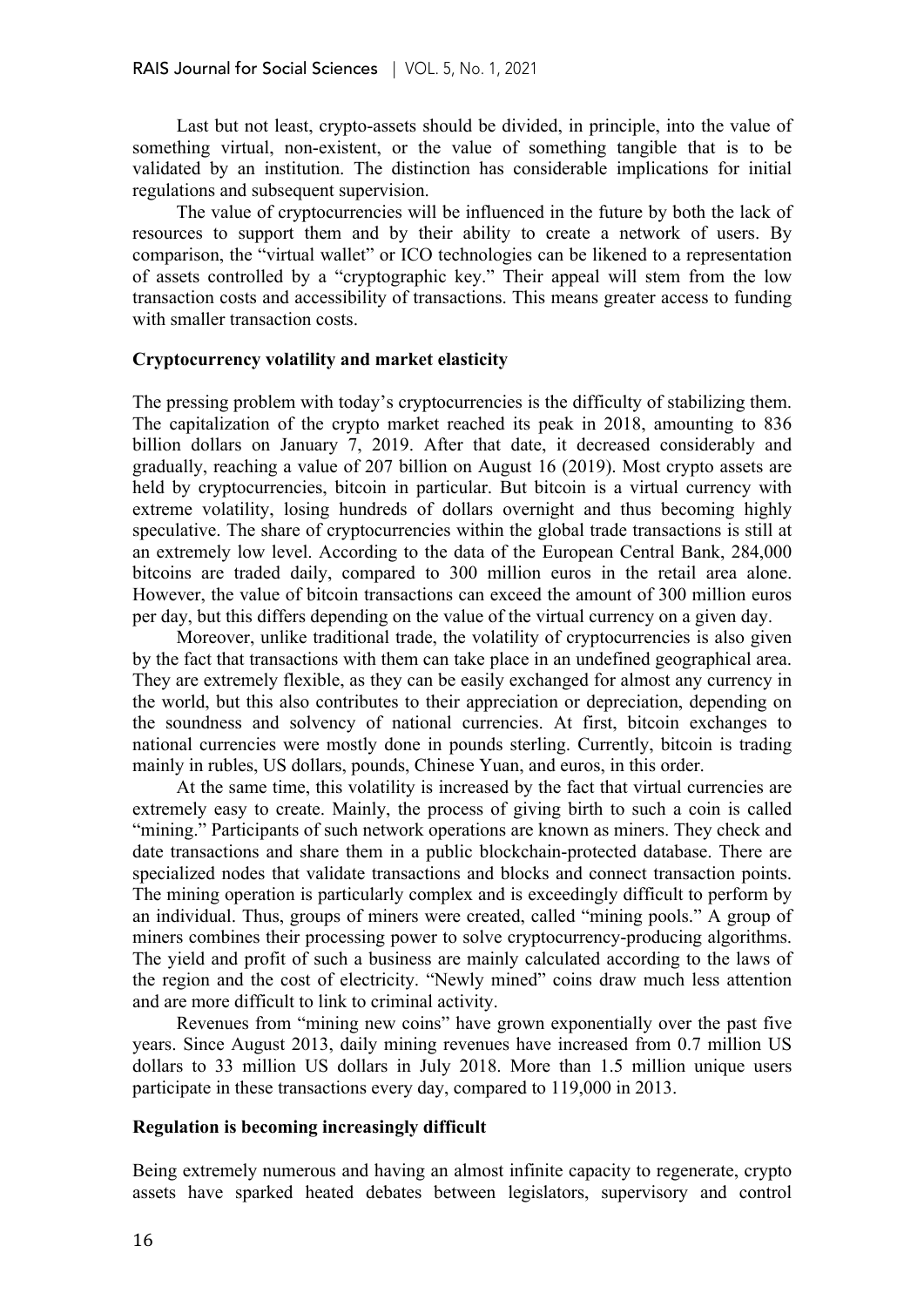institutions, public opinion, and market users. The main contention points are related to how they can be properly classified and regulated. We are not only talking about cryptocurrencies, but also about ICOs, "virtual wallets" or currency exchanges between cryptocurrencies.

If we focus only on cryptocurrencies, we will see that there are big differences between their classification and perception, including within the EU. The European Supervisory Authority (ESA) has issued a warning about the risk of virtual currencies for consumers. The European Banking Authority (EBA) considers that virtual currencies should remain outside the scope of the Payment Services Directive, as the technological risks they involve differ from the classical money, so they should not be labeled as "currencies." EBA thus clearly states that virtual currencies are not money. However, the European Central Bank (ECB) believes that this status could change in the future and, along with it, the accessibility of cryptocurrencies.

The Bank of England does not see cryptocurrencies as money either. The French Tax Surveillance Agency does not consider cryptocurrencies a financial instrument, as they are not subject to any legislative framework. Likewise, the Spanish authorities consider that they are not regulated, but still deal with them on a case-by-case basis. In contrast, the Italians consider them a means of exchange, and the German authorities classify bitcoin as a currency-like unit of account, the transaction with bitcoin thus falling under the jurisdiction of the law.

Even if cryptocurrencies are not currently considered money by most authorities, this will most likely change in the very near future.

# **Exchange platforms - Crypto exchange**

Cryptocurrency exchange platforms are digital platforms that allow users to exchange "tokens" from one virtual currency with "tokens" from another virtual currency or even real money. Like any other asset on the crypto market, they also experienced a meteoric rise at the end of 2017, beginning of 2018, followed by a sharp decline, and now they seem to have stabilized.

Cryptocurrency exchange platforms have seen a large influx of customers in a relatively short time. Moreover, they are apparently extremely profitable, and these things are attributed to the fact that they operate in an unregulated market. And, as some Asian governments have begun to regulate these platforms, they have relocated to either Europe or other Asian markets. The most popular is Singapore. The top three trading platforms are in Asia. Europe accounts for only a relatively small share of the total global market for these platforms.

Nevertheless, the European Union seems to have an extremely clear opinion on the need to regulate such exchange platforms. They are governed by the provisions of the Anti-Money Laundering Directive. The ECB is of the opinion that virtual currency exchanges must be subject to standards as stringent as the conventional financial system, and national legislators can regulate these issues.

## **Why is there a need for regulation in this area?**

Firstly, the development of this technology could bring an innovative source of funding, significantly reducing the costs of this operation. For the time being, crypto and ICO assets play a marginal role in financing the European economy. But as their security becomes increasingly better through blockchain solutions, transaction costs for initial or interim financing could decrease. At the same time, access to finance for small companies and projects would increase.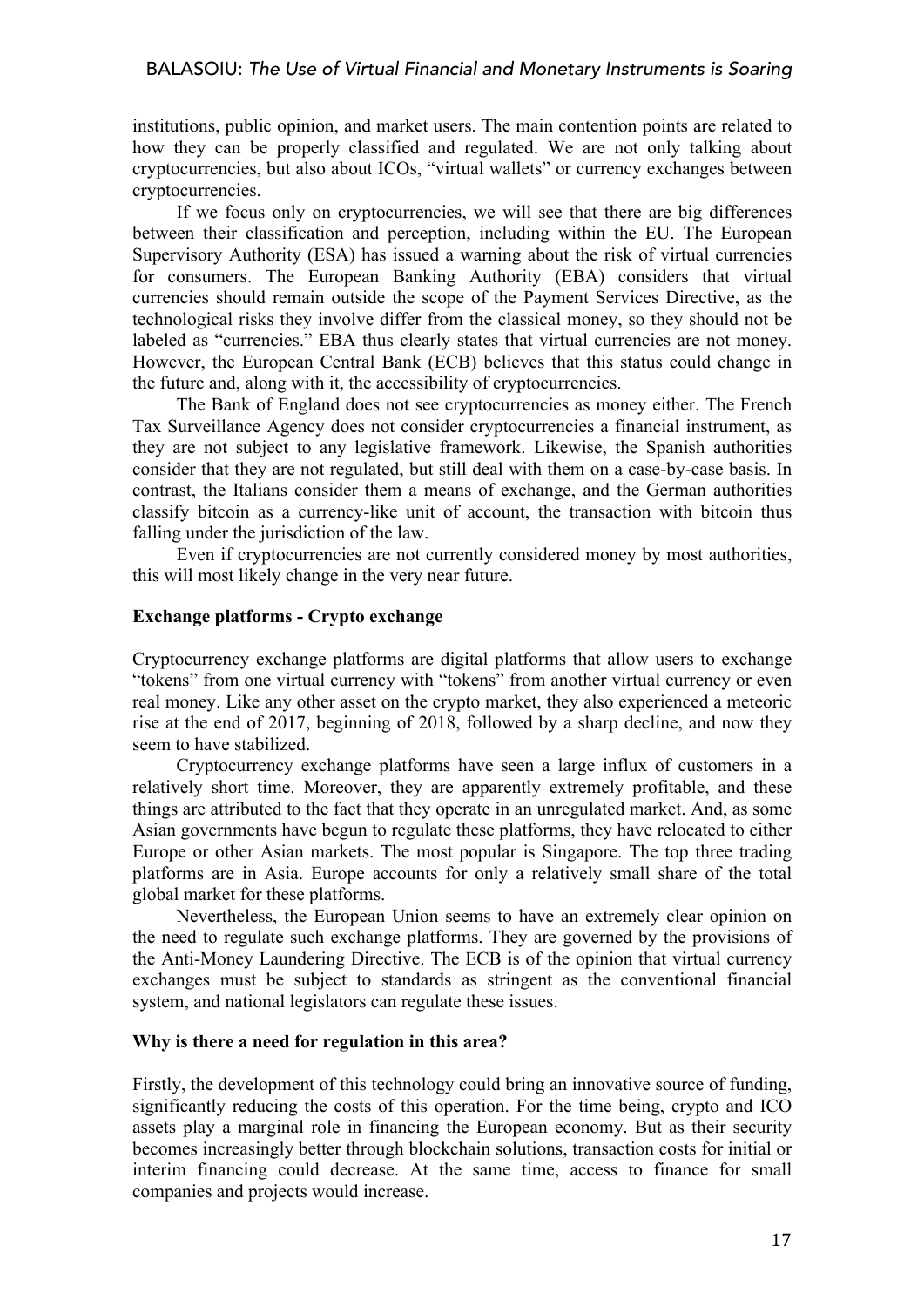Secondly, cryptocurrencies are used in many illegal transactions. The anonymity of transactions also increases the difficulty of tracking the destination of a financing or a virtual currency exchange. North Korea has used cryptocurrencies to evade Western sanctions. Russia is using this tool for campaigns aiming to undermine Western democracies. Terrorist groups use cryptocurrencies to finance their operations. Once regulated, this type of operations should become much more difficult to do.

With the growing popularity of virtual currency transactions and as they represent a growing share of the market, we will need to talk at length about consumer and investor protection. The digital nature of crypto assets makes them accessible to the public, especially as it increasingly uses technology. Certainly, access to as many users as possible is desirable, as only in this way can this market grow organically, but this accessibility will also target vulnerable groups.

At the same time, the organic growth of the crypto assets market will entail the problem of financial stability. The volatility of currencies determines the instability of markets. For now, this is not a problem, since the markets are small and separate from the traditional financial system. However, as they grow and interconnect with global financial systems, this volatility will cause shocks on the global financial markets. At the same time, it will be extremely easy to speculate and exploit.

Finally, the question is how we can tax these coins. Some analysts believe that the profit should be taxed in the same way as the profit resulting from the trading of shares on the stock market exchange. However, it is not truly clear how virtual currency exchanges can be taxed, given the anonymity offered by this type of transaction. There is also the question of how and when virtual assets resulting from fundraising through ICO will be taxed.

## **Conclusions**

There is certainly a broad consensus among both experts and lawmakers that cryptocurrency technology is attractive and growing. It is precisely the fact that it is developing rapidly that makes experts discover how this technology can be used to improve everyday life. For now, the total value of the crypto market is small and does not pose a risk to financial stability. But this will change.

The approach to future regulation must be adapted to the technological nature of the crypto market, especially as it is based on a fully decentralized system. Cryptocurrencies are not issued by a known entity. And in the transactional process, the identity is not revealed at all. That did not stop the Chinese from banning "mining" operations. Virtual currency exchange could also be banned.

The public debate around crypto market regulation should focus on a few key points. First, whether crypto-assets should be isolated, regulated, or integrated into the current global financial system. Whether we like it or not, the crypto market interferes with the classic financial system. Limiting banks or investment funds to grow this market would pose some serious challenges.

At the same time, however, when the market is accessed by as many users as possible, the risks for them will increase significantly. Classic trade has limitations when it comes to fair access and consumer protection. Crypto trade will make it even more difficult to oversee this field. And the exposure of financial institutions to cryptocurrencies is also a sensitive issue. Being high-risk goods, the development of cryptocurrencies postulates risks of financial stability, which can cause actual shocks in a vulnerable economy.

Second, the approach to cryptocurrency regulation must be unified globally. The ease with which crypto capital can be transferred to any corner of the world makes